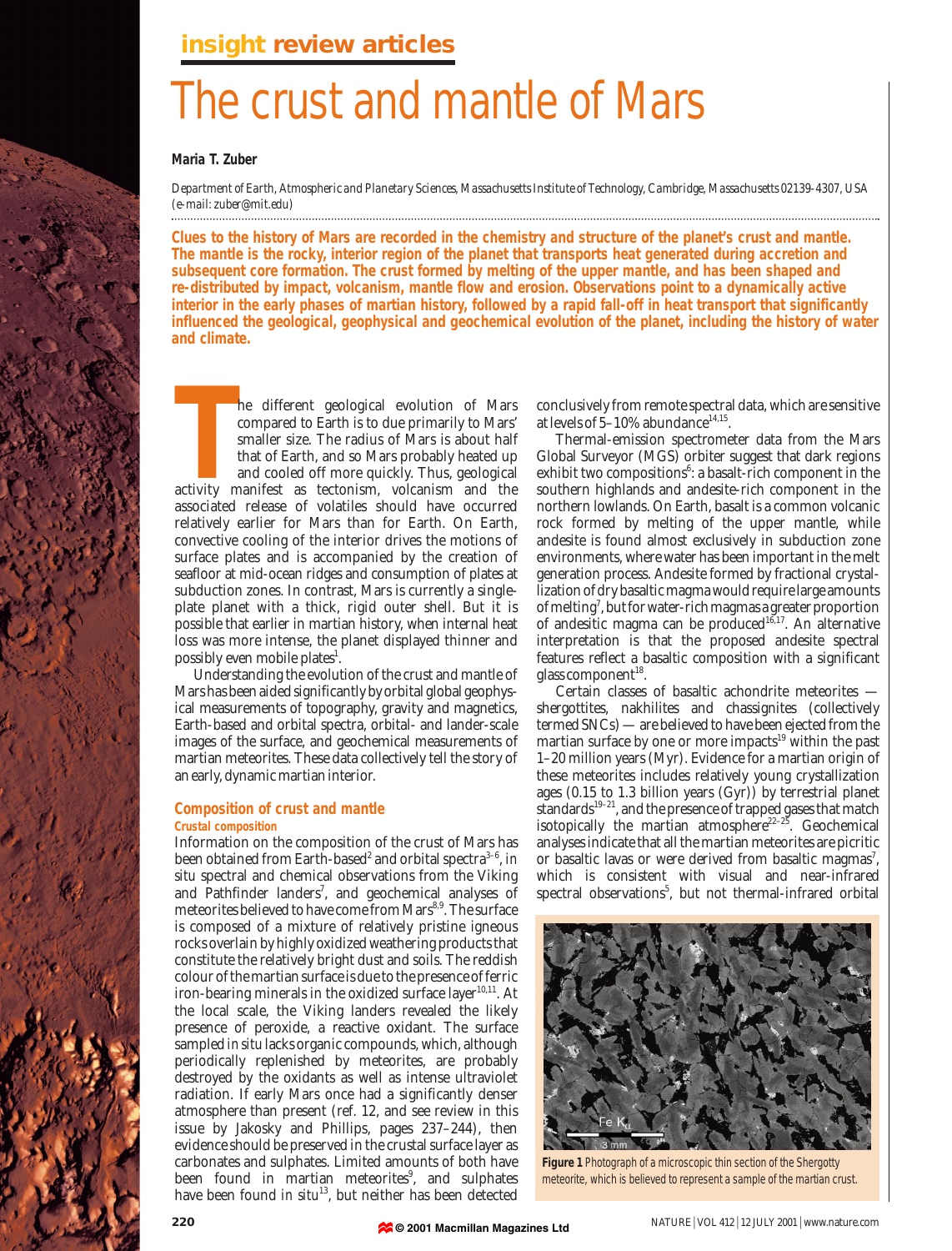

Figure 2 The crustal thickness of Mars assuming a constant-density crust and mantle. The model (crust1004), shown over a shaded relief map, is based on Mars Global Surveyor gravity<sup>55</sup> and topography<sup>54</sup> fields. The crustal thickness model has a spatial resolution of ~180 km. The map projection is Molleweide and the coordinate system is areocentric with an east-positive longitude convention. The dashed line shows the location of the geological dichotomy boundary between the northern and southern hemispheres. The boundary is plotted only where it is distinctively expressed. Note that the crustal provinces of the northern and southern hemisphere follow the yellow-green interface and do not correlate everywhere with the surficial expression of the geological dichotomy. Also shown are 10°-averaged south pole-to-north pole longitudinal transects of crustal structure, where light grey corresponds to crust and dark grey corresponds to mantle. The transects for longitudes 0°-10° E and 170°-180° E show crustal provinces of the northern and southern hemisphere. The transect through 60°–70° E shows crustal thinning beneath the Hellas basin, and that through 250° E shows crustal thickening beneath Tharsis.

observations $6,15$ . The parent magmas of the martian meteorites were probably generated by partial melting of the uppermost mantle of Mars and were emplaced at the surface and within the crust by volcanic and magmatic processes. The meteorite ALH84001, renowned for proposed evidence of past biological activity $26$ , has been traced to a martian origin by microscopic-scale textural features and its oxygen isotopic signature<sup>27</sup>. However, this meteorite has a crystallization age of ~4.5 Gyr and probably represents a sample of ancient crust<sup>28–30</sup>. Of the martian meteorites, the shergottites (Fig. 1) represent late-stage magmatic products that are considered the most representative samples of unmodified martian crust, but the parent rocks of all martian meteorites sample only a small part of the martian surface.

#### **Mantle composition**

Compositions of martian meteorites in combination with models of the planet's density distribution with depth inferred from geophysical constraints<sup>31-33</sup> lead to inferences about the composition of the martian mantle. It has been generally assumed that the bulk composition of Mars is 'chondritic', that is, approximating the composition of carbonaceous chondrite meteorites<sup>34,35</sup>, which are believed to be

NATURE <sup>|</sup> VOL 412 <sup>|</sup> 12 JULY 2001 <sup>|</sup> www.nature.com **221**

representative of the most primitive material in the Solar System. It has been suggested that the bulk composition of Mars may deviate from carbonaceous chondrites<sup>36</sup> and, unlike the crust, might be characterized by reducing conditions<sup>37</sup>. A model of the martian interior based on martian meteorites<sup>38</sup> suggests that the planet was accreted from two chemically distinct components, the first of which was volatile-rich and oxidizing, and the second was reducing and consisted of high-temperature minerals. These components may have mixed to provide a mantle that is now chemically homogeneous $34$ .

Various bulk composition models of Mars have been proposed and a common feature is enrichment in iron relative to Earth's mantle. Such models can be converted to pressure- and temperaturedependent mineralogies. One plausible structure<sup>35</sup>, based on the model of Dreibus and Wanke<sup>34</sup>, has the upper martian mantle similar to Earth's, consisting primarily of the mineral olivine  $[(Mg,Fe),SiO<sub>4</sub>]$ . With increasing depth a transition zone would consist of the more densely packed spinel structure (the high-pressure polymorph of olivine), and the lower mantle would contain a narrow zone rich in an even denser perovskite structure  $[(Mg,Fe)SiO<sub>3</sub>]$ . Transitions to denser phases occur at greater depth in the martian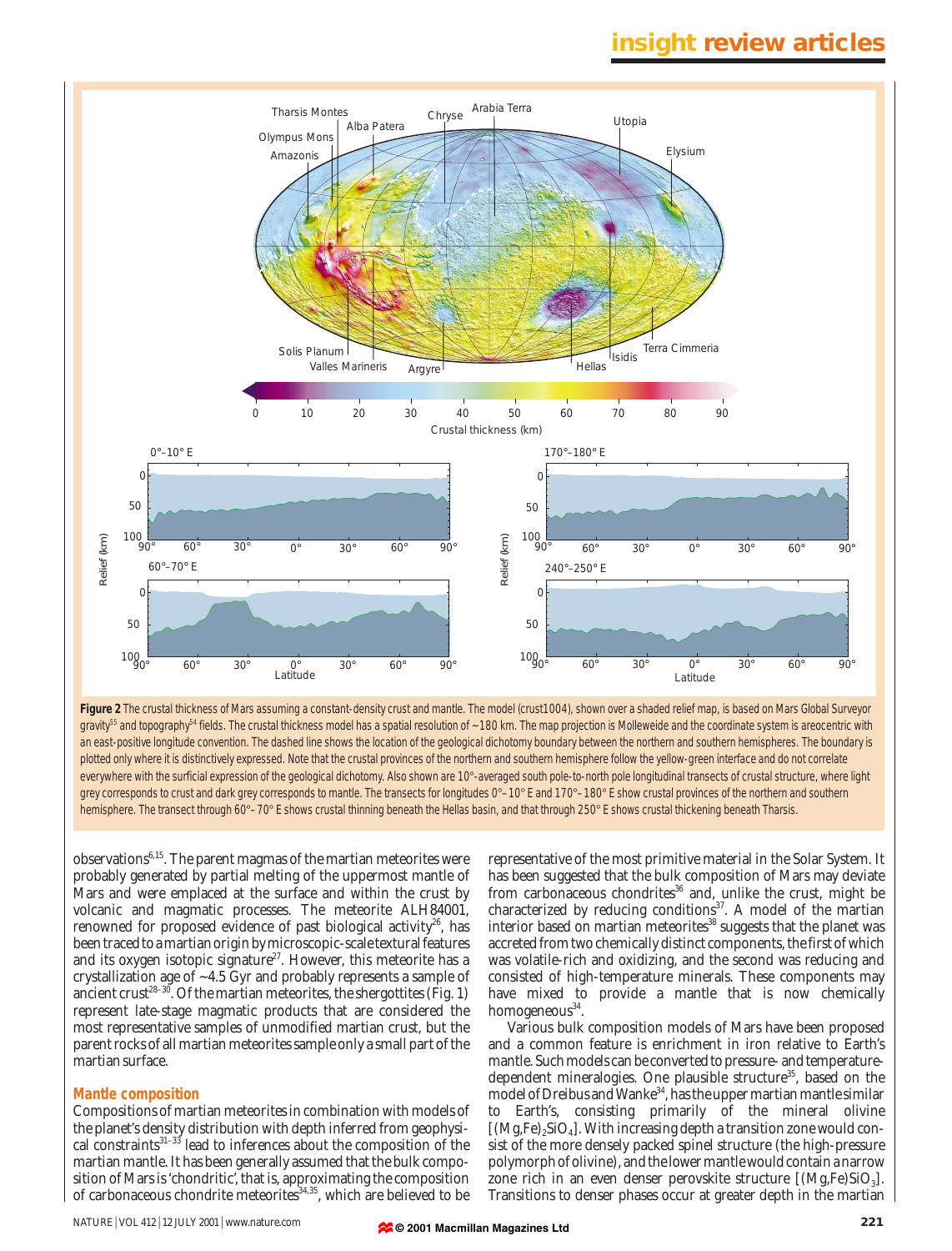

**Figure 3** Mars Orbiter Camera image of layering in the western Tithonium Chasma/Ius Chasma region of the Valles Marineris, centred at 6.6° S, 269.6° E (ref. 64). The resolution is 6.45 m pixel<sup>-1</sup> across by 9.65 m pixel<sup>-1</sup> down.

mantle than on Earth because of the lower gravity. For example, the olivine–spinel transition that occurs at 400-km depth on Earth is expected at a depth of about 1,000 km on Mars. Whether or not the spinel–perovskite phase change actually occurs within the mantle depends on the mantle temperature and the size of the core. The moment of inertia factor determined from tracking the Pathfinder lander<sup>33</sup>, in combination with estimates of core composition (ref. 39, and see review in this issue by Stevenson, pages 214–219), put the core–mantle boundary at a radial distance from Mars' centre of mass of 1,300–1,700 km.

#### **Structure of the crust Surface ages**

Box 1 shows geological epochs on Mars, which, from oldest to youngest, are the Noachian, Hesperian and Amazonian, named after stratigraphic examples at type localities. Although it is possible to establish the relative timing of events during crustal evolution on the basis of stratigraphic superposition relationships $40$  and globally distributed geophysical and geological observations<sup>41</sup>, there is a significant uncertainty as to when events occurred in an absolute time frame, because the initial impact flux is unknown. A variety of observations point to the fact that the predominance of planet-scale events occurred during the earliest martian epoch, the Noachian (see reviews in this issue by Jakosky and Phillips (pages 237–244), Stevenson (pages 214–219) and Baker (pages 228–236)), consistent with the concept of an 'accelerated' martian thermal evolution compared to Earth.

#### **Crustal physiography**

The first impression of the martian crust is that it exhibits a much different appearance in the northern and southern hemispheres (Fig. 2). This hemispheric dichotomy<sup>42,43</sup> is manifest topographically as a contrast between the high-standing southern hemisphere and low-lying northern hemisphere, such that the south pole is nearly 6-km higher than the north pole<sup>44,45</sup>. The dichotomy is also expressed in the surface geology, as the southern-hemisphere crust is heavily cratered and thus ancient (Noachian in age). In contrast, the northern hemisphere is smoother and displays far fewer craters, reflecting the fact that it has been resurfaced later, during the Hesperian epoch  $^{\rm 46,47}.$  The dashed line in Fig. 2 corresponds to the boundary between geologically older and younger provinces. The boundary zone is characterized by complex geology<sup>48,49</sup> and offsets in regional elevation<sup>50</sup>.

Another prominent global-scale feature is Tharsis, a vast, complex topographic rise that is a locus of volcanic activity and includes the



Figure 4 Shaded relief map centred on the north pole of Mars<sup>121</sup>. Insets show a 'rampart' crater whose unusual ejecta blanket represents evidence for the presence of subsurface volatiles at the time of the impact event, and a previously unrecognized, partially buried 'ghost' crater within the Utopia basin, which provides an estimate of the thickness of fill within Utopia since the buried crater formed.

largest martian shield volcanoes. The formation of Tharsis represented a principal source of stress in the martian crust and resulted in significant tectonism (fracturing and faulting), most prominently expressed by the massive Valles Marineris canyon system. The Elysium region in the northern lowlands is another crustal rise marked by volcanism and faulting, at a much smaller scale than Tharsis.

Mars also preserves the record of large impacts that occurred during the Noachian in the post-accretional phase of heavy bombardment. The largest preserved basins are Hellas, Utopia, Argyre and Isidis. The Utopia basin, buried beneath the plains of the northern hemisphere<sup>51</sup>, is about the same size as Hellas, but much shallower (2.5 km compared with 11 km)<sup>45</sup>, which provides evidence for assessing the thickness of the northern-hemisphere fill in that region.

#### **Crustal structure**

As a result of the recent availability of globally distributed, highresolution topography<sup>45</sup> and gravity<sup>52</sup> data, it is now possible to map the subsurface structure of the martian crust and upper mantle<sup>53</sup>. Inversions for planetary internal structure from gravity and topography are inherently non-unique and should, whenever possible, be developed in concert with additional constraints. The simplest plausible structure assumes a uniform-density crust and mantle, which provides a lower limit on the planet's mean crustal thickness and global crustal volume, but does not account for density variations within the crust or upper mantle. Figure 2 shows a crustal thickness model that was constructed under this assumption from the most up-to-date topography<sup>54</sup> and gravity<sup>55</sup> fields from MGS<sup>56</sup>. The model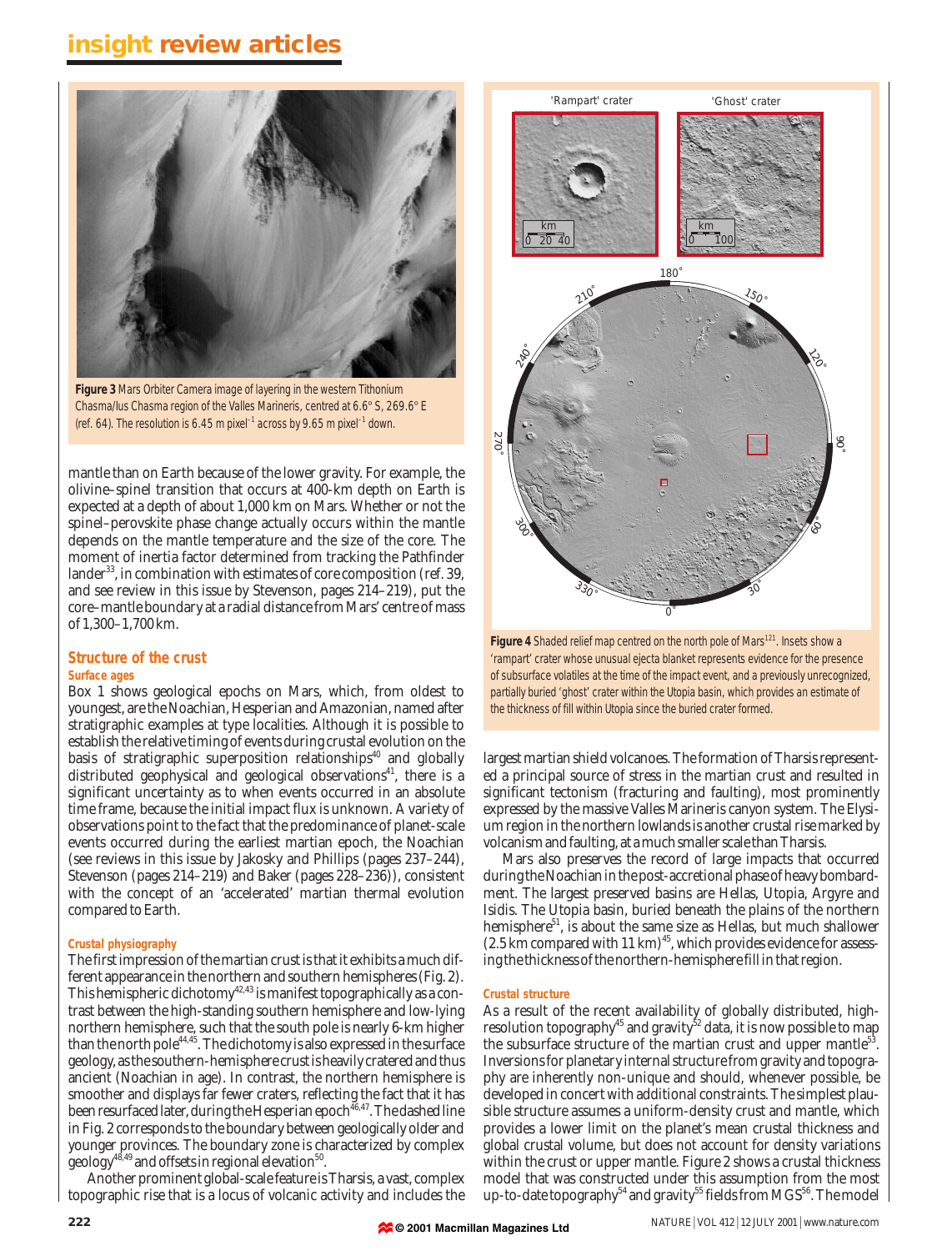assumes a crustal density of 2,900 kg  $m^{-3}$ , consistent with plausible crustal compositions, and an assumed mantle density of 3,500 kg  $m^{-3}$ , consistent with bulk composition models<sup>34</sup>. The mean thickness of the crust in Fig. 2 is  $\sim 50$  km, corresponding to 4.4% of the planetary volume.

Because of the absence of seismic measurements, the thickness of the martian crust cannot, as on the Earth and Moon, be 'anchored' by the depth of a seismic velocity discontinuity that characterizes the interface between layers of different compositions. Instead, the mean crustal thickness is constrained by calculations of the minimum value of viscosity of the lower crust that allows the observed relief at the crust–mantle boundary to be maintained over geological time53,57. Different assumptions about the density difference between the crust and mantle or the crustal rheology or thermal structure could lead to variations in mean crustal thickness of as much as several tens of per cent. But for any reasonable assumptions, the mean thickness is inconsistent with earlier studies<sup>58</sup> that suggested a thickness of 100–250 km. The earlier estimates were based on geophysical inversions of poor-quality data<sup>59</sup> and the observation that martian meteorites exhibit a composition consistent with significant partial melting, which was interpreted as indicative of a large crustal volume<sup>58,60</sup>.

An alternative model could invoke a crust of approximately uniform thickness that exhibits spatial variations in crustal and/or mantle density. Although possible, such a scenario is not easily reconciled with the observed progressive change in crustal composition from the southern hemisphere to the north. For example, the 'pole-to-pole' variation in crustal thickness shown in Fig. 2 could instead be explained by a 2% difference in the density of the mantle distributed over a depth range of 300 km. However, a planetary-scale density variation would be difficult to maintain over geological time against mantle flow, particularly early in martian history subsequent to the emplacement of the crust when mantle temperatures were likely to have been high. A warm interior would enhance crustal flow and cause variations in crustal thickness to relax away by viscous flow.

Figure 2 shows that, as for the  $Moon^{61,62}$ , the martian crust is thinned beneath all resolvable major impact basins, owing to a combination of excavation and crustal rebound during the impact process. The Tharsis province is characterized by a complex thick crust, representing massive  $(-3 \times 10^8 \text{ km}^3)$  accumulation of magmatic and volcanic materials that point to volcanic construction as a significant contributor to its high-standing topography<sup>53,63</sup>. The crust beneath Valles Marineris, which cuts a deep crustal exposure through eastern Tharsis, is thinned along the central axis, as in terrestrial rift zones. The interpretation of Tharsis as a massive volcanic pile is strengthened by the probable recognition in Valles Marineris that the full vertical extent of the canyon walls are composed of layered volcanic sequences (Fig.  $3)^{64}$ . Both Elysium and the Solis Planum region in southern Tharsis appear as topographic rises with crustal roots that represent evidence of regionally enhanced melting.

Figure 2 also shows that Mars displays two crustal provinces that do not correlate entirely with the geological expression of the hemispheric dichotomy. One crustal province extends from the south polar region towards the north, and encompasses much of the southern highlands and the southern half of Tharsis. The second includes the northern lowlands and Arabia Terra. Although the boundary between crustal provinces correlates imperfectly with the boundary of the geological dichotomy, it does show some correlation with global-scale compositional units mapped by thermal emission observations<sup>6</sup>. On the basis of crustal structure, Arabia Terra may represent exposed basement of the resurfaced plains in the northern lowlands.

#### **The northern lowlands**

Before the launch of MGS, the northern lowlands had been viewed as vast, featureless plains, consisting of mainly Hesperian-aged volcanic flows46,47,65. But high-resolution shaded-relief topography (Fig. 4)



**Figure 5** Spherical projection of Mars' topography<sup>54</sup> with 0° E longitude at front centre. The Hellas impact basin is located at the lower-right edge, with the low elevation of the basement depression shown in purple. The figure highlights the 2-km-high annulus of material that surrounds the basin and contributes to the elevation difference between Mars' southern and northern hemispheres.

now shows the lowlands to be rich in subtle detail, containing pervasive tectonic ridges<sup>66,67</sup>, morphologic evidence for the flow of water far from the mouths of outflow channels<sup>54</sup>, and 'ghost craters' that have been partially buried by plains material<sup>68,69</sup>. Gravity and topography data now suggest a significant sedimentary contribution to the northern-hemisphere resurfacing<sup>53</sup>.

The age of basement crust beneath the resurfaced northern plains and the timing of the resurfacing are key factors in understanding Mars' geological evolution. The buried Utopia basin demands that the crust beneath the northern plains is Noachian in age, as impactors of the required size would have been swept up by the planets shortly after accretion. Obscured and partially buried craters provide additional evidence for the age of the northern lowlands and the sequence of events in its history. The size–frequency distribution of topographic arcs resembling crater rims and large, shallow circular depressions<sup>68</sup> indicates that the number of craters beneath the northern plains is comparable to that in the southern highlands. Thus the northern lowlands beneath the later plains material are approximately as old as southern highlands — that is, Noachian in age.

Because crater diameter scales with depth<sup>70</sup>, the relief of partially buried craters can be used to estimate the thickness of lowland fill. Recent analysis using this approach shows that the northern plains vary spatially in thickness<sup>68</sup>. The density of partially buried craters within the much larger and deeper Utopia basin dictates that at least some of the resurfacing occurred not long after the formation of Utopia; if such craters had accumulated on the original floor of Utopia, the fill is sufficiently thick that they would not be detectable. It seems likely that much of the fill in Utopia consists of sediments transported from the southern highlands during the Noachian, when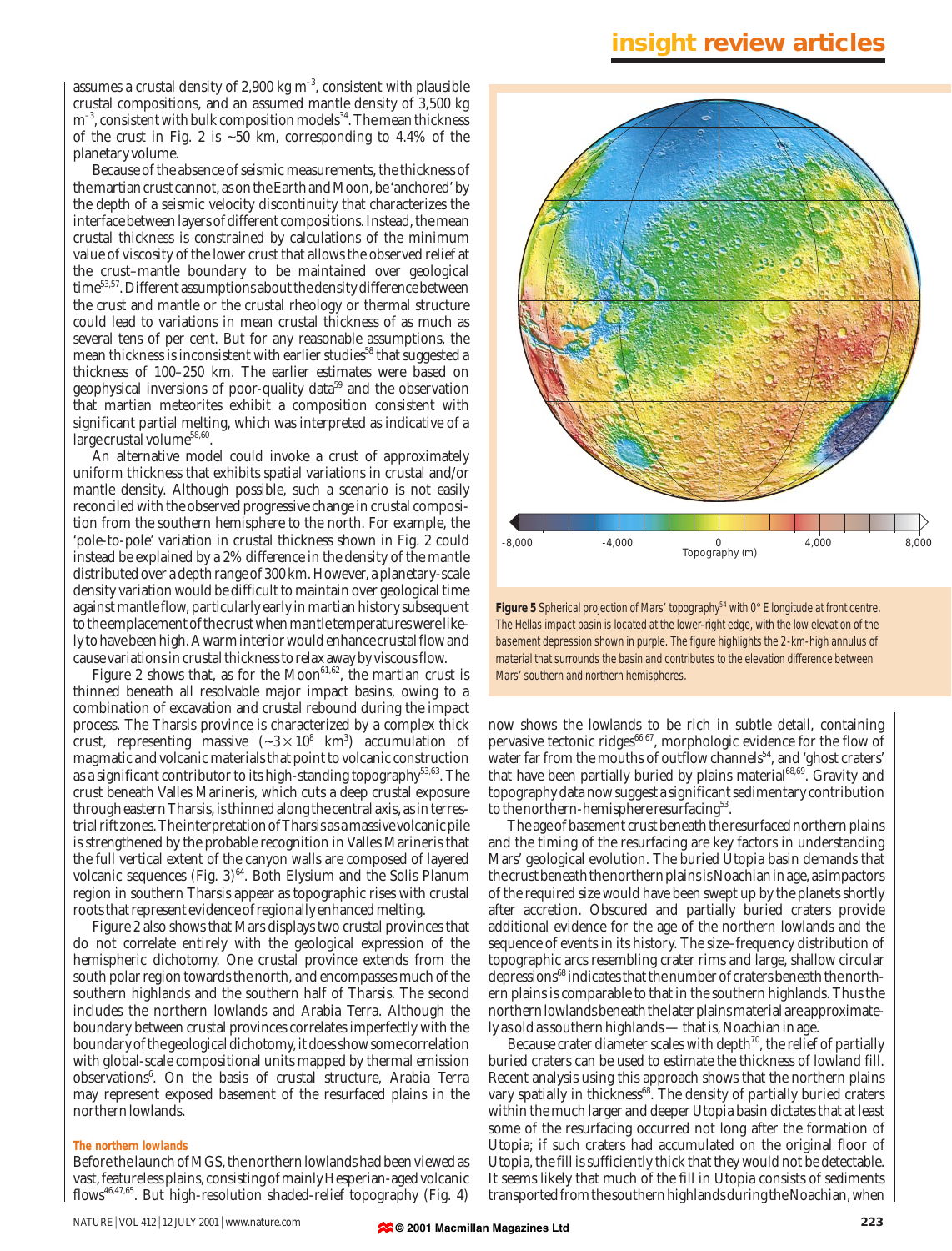water flowed freely on the surface (ref. 71, and see review in this issue by Leovy, pages 245–249). Massive erosion in the southern highlands<sup>72</sup> may have been driven by volatiles associated with the formation of Tharsis in the Noachian<sup>73</sup>. The deep fill in Utopia may contain material that eroded from the southern highlands, forming the dichotomy boundary scarp, which is developed prominently south of Utopia<sup>74</sup>. These observations place important constraints on geological evolution models: any explanation for the northern lowlands must now explain both the low elevation and infilling, and the realization that these events occurred at different times.

Many impact craters on Mars have unusual ejecta blankets referred to as 'ramparts' (Fig. 4), which have been interpreted as evidence for impact into a water- or ice-rich substrate. Recent analysis of high-resolution Mars topography<sup>54,75</sup> has shown that virtually all impact craters on the northern plains larger than about 3 km in diameter display rampart structures, which provides evidence that ice or water was ubiquitous in the subsurface of the northern hemisphere during the Hesperian epoch and possibly more recent times.

#### **Mantle dynamics and thermal evolution Lithosphere and heat flow**

Models of the thermal evolution of Mars are sensitive to the distribution of internal heat sources and the style of mantle heat loss, which depends on internal structure and temperature distribution<sup>76</sup>. Models of heat loss by thermal convection require assumptions about the concentrations of radioactive heat-producing elements (potassium, uranium and thorium) partitioned into the crust. These concentrations are controlled by the manner in which such large atoms partition into melt, as well as the fraction of the mantle that melted to generate the crust<sup>77</sup>.

Joint analysis of gravity and topography has yielded estimates of the effective elastic thickness of the martian lithosphere (the outer shell of long-term strength). The elastic thickness is usually interpreted as the depth to an isotherm  $(-650 °C)$  beneath which the martian interior is too weak to support stresses over geologically long  $(-10<sup>8</sup>$  year) intervals. Measures of elastic thickness allow estimates of surface heat flow, which provide constraints on models of thermal evolution. Results reveal a significant variability in lithosphere structure among the main crustal provinces<sup>53,78</sup>, but show a general trend: elastic thickness values generally decrease with increasing surface age, consistent with declining heat flux from the martian mantle with time. The southern highlands are oldest, indicative of crustal stabilization earliest in martian history, followed by the northern lowlands, which display an elastic thickness that reflects the thermal state during the period of northern-hemisphere resurfacing. Although Tharsis as a whole is old, it displays the thickest lithosphere, with implied heat flow reflecting the thermal state during the formation of the volcanoes, which formed relatively recently in comparison to the ancient and broad rise<sup>46</sup>.

#### **Thermal evolution**

Thermal evolution models $39,79,80$ , constructed for a range of geometries, initial conditions, mantle viscosity structures and heatproduction scenarios, all indicate a significantly declining heat flow with time. Uniform viscosity models<sup>39</sup> produce the slowest cooling during early martian evolution, whereas models with strongly temperature-dependent viscosity<sup>80–82</sup> show the most rapid fall-off in early heat flow.

 $Sleep<sup>1</sup>$  has suggested that plate tectonics operated during the Noachian epoch and that the northern-hemisphere crust formed by crustal spreading. His model predicted a specific plate configuration that included active and passive margins, the latter of which correlate with the geological expression of the dichotomy. Although no obvious geophysical signature of the hypothesized long-extinct margins is preserved, it may be possible to test the hypothesis more specifically with recently acquired data. A northern-lowlands crust of thickness ~35 km (Fig. 2) could be produced by crustal spreading if

### Box 1

#### **Martian geological timescale**

The martian geological record is inferred on the basis of mapped stratigraphy<sup>123</sup>. Relative ages of stratigraphic units are based on superposition relationships. Absolute numerical ages can be assigned given models that relate the estimated impact-crater flux to the areal density of craters on distinct parts of the planetary surface. In discussing geological time, 1 Gyr is 10<sup>9</sup> years and 1 Myr is 10<sup>6</sup> years. The figure shows the martian stratigraphic epochs from oldest to youngest: the Noachian, Hesperian and Amazonian. Along with the stratigraphic record is a recent estimate of the absolute timescale<sup>124</sup>.

the mantle temperature were somewhat greater than that typical of modern terrestrial mid-ocean ridges<sup>83</sup>. However, it is unclear whether a such a thick crust could subduct and drive plate recycling, because the basalt–eclogite phase transition, which aids subduction, would not occur on Mars until a depth of ~200 km.

 $\Omega$ 

1

Amazonian

**Hesperian** 

Noachian

2

Time before present (Gyr)

Time before present (Gyr)

3

4

#### **Formation of Tharsis**

Various studies have used fault patterns and gravity/topography relationships $84-88$  in an attempt to understand the formation of Tharsis. As contributors to the formation of the province, data and models suggest a combination of volcanic construction and uplift, and heating associated with a major mantle plume or plumes. The presence or absence of a lower-mantle perovskite layer has significant implications for development of a hemispheric-scale plume. Convection in a martian mantle that contains the spinel-to-perovskite phase transition<sup>89–93</sup> will suppress short-wavelength convective perturbations and preferentially develop long-wavelength flow. The velocity field may form a single upwelling plume that could potentially explain the formation of Tharsis, although models have not yet produced the desired pattern in sufficiently short timescales. A single thermal plume could provide the heat source required for extensive magmatism and volcanism, and could account for a fraction of the topographic uplift of Tharsis, although most of the current topography is probably due to piling up of volcanic material<sup>53,63,94</sup>.

The location of Tharsis as antipodal to the Hellas impact basins has raised the suggestion that the impact could have initiated the mantle thermal anomaly that led to Tharsis. However, no model has demonstrated the plausibility of this idea. The location of Tharsis on the boundary of the northern and southern crustal-thickness provinces might not be coincidental. Models of continent–ocean boundaries on Earth<sup>95</sup> show a focusing of convective activity.

#### **Formation of the crustal dichotomy**

Hypotheses to explain the hemispheric dichotomy have included one or more massive impacts into the northern hemisphere<sup>96,97</sup>, thinning of the northern-hemisphere crust by mantle convection<sup>98-100</sup>, and an early period of tectonic-plate recycling<sup>1</sup>. No assessments before MGS74,101 took into account the difference between the dichotomy as expressed in the surface geology and topography and that apparent in the crustal structure. Topography and crustal-structure data pose three challenges for impact-origin hypotheses, the first being the lack of global correlation of crustal thickness with the geological expression of the dichotomy (Fig. 2). Second, the topography (Fig. 4) and crustal thickness reveal a distinctly non-circular outline of the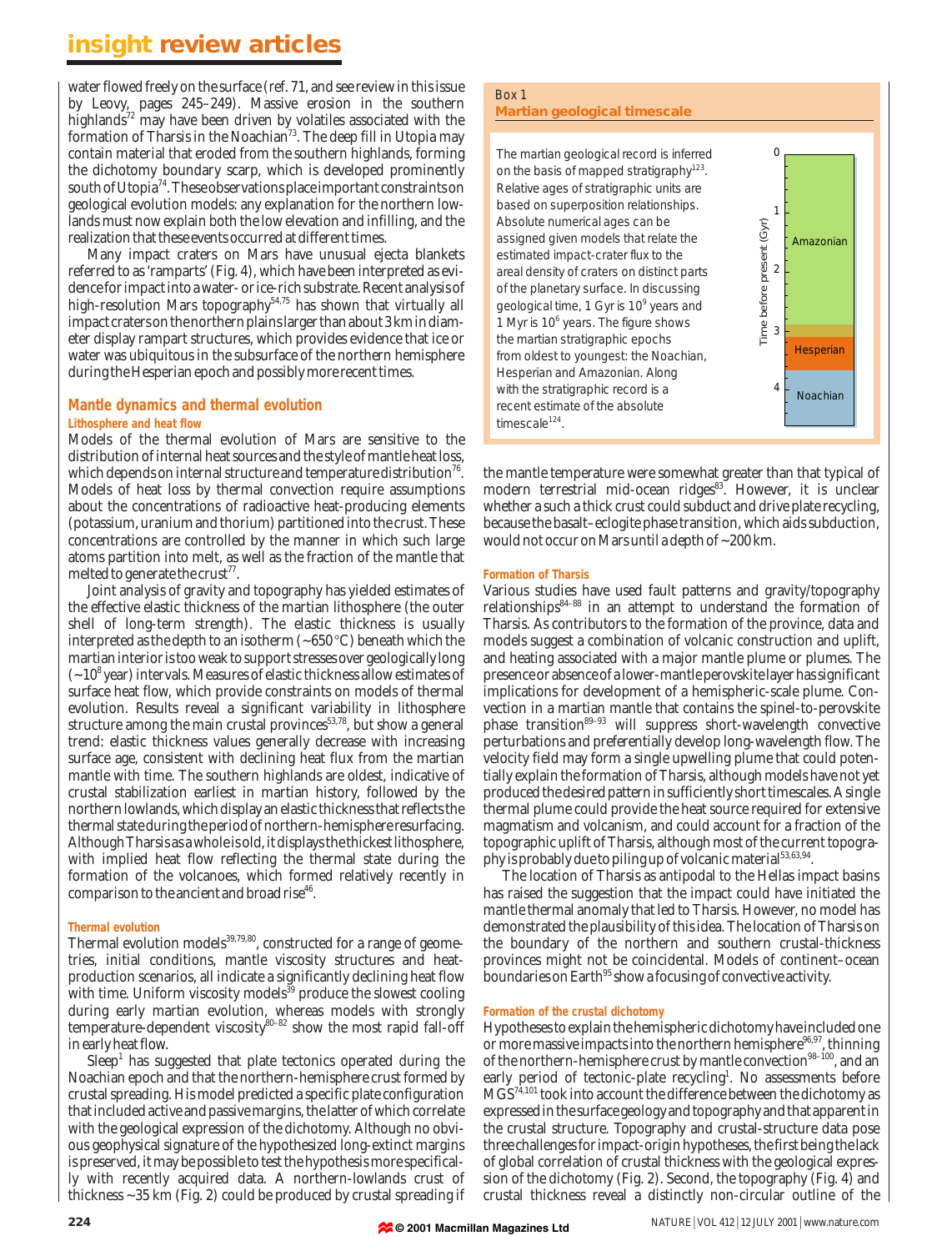**Figure 6** Convection calculation illustrating concentration of heat loss in one hemisphere of Mars. The calculation uses a finite element approach and assumes axisymmetric geometry<sup>122</sup>. The figure shows temperature (in colour) and velocity (arrows) fields for a martian mantle with a 750-km-thick low-viscosity upper layer. The model is characterized by an 80-km-thick conductive lid, a viscosity contrast between the upper and lower mantle layers of 1/500, and a core size of half the planetary radius. Free slip and isothermal boundary conditions were imposed at the surface and crust–mantle boundary. The calculation includes internal heat production and temperature- and depth-dependent viscosity. The convection pattern results in preferential heating of one hemisphere that could potentially explain the dichotomy in crustal structure.



northern lowlands that cannot be explained easily by one or a few large impacts. And third, circular zones of crustal thinning that are characteristic of large impact basins are not apparent other than for Utopia. If the northern depression formed as a result of impact, it must have occurred very early in martian history (that is, before the formation of Utopia), and the topographic and crustal-thickness signatures must have been modified by subsequent processes.

A surprising result from MGS is that the geological expression of the dichotomy may be due in part to an impact in the southern hemisphere. Figure 5 illustrates the concentric nature of material around Hellas, which plausibly has been excavated during impact. The annulus stands 2 km above its surroundings and accounts for a significant amount of the high-standing topography of the southern hemisphere. Material excavated from Hellas represents a major re-distribution of the martian crust<sup>53</sup>, contributing in part to the surficial expression of topography along part of the dichotomy boundary<sup>45</sup>. However, Hellas' contribution to the geological dichotomy does not explain all the elevated topography in the southern hemisphere, nor does it account for the geological contrast between the hemispheres and the presence of a scarp at some parts of the boundary.

Mantle convection models for the origin of the dichotomy require a long-wavelength pattern of heat loss with upwelling in one hemisphere and downwelling in the other. Convective mechanisms have also been problematic because although hemispheric-scale mantle-flow models have been developed for the Moon<sup>102</sup>, it has been difficult to produce a long-wavelength pattern of heat loss in a planet with a core as large as Mars has $^{39,103}$ . The reason for the difficulty has been the assumption that the mantle is of uniform viscosity. Hemispheric-scale convection is possible if, as for Earth, the martian mantle is layered in viscosity such that the upper mantle is at least 100 times less viscous than the lower mantle (Fig. 6). Such a layer could correspond to a martian asthenosphere, as occurs on Earth beneath the lithosphere. As the viscosity of the lower layer increases relative to the upper layer, deformation becomes more efficient at longer wavelengths. For conditions that may be plausible for early Mars, a

hemispheric pattern of heat loss develops in about 230 Myr and is maintained for over 1 Gyr, and could potentially explain early formation of crust in the Noachian as well as volcanic resurfacing of the northern lowlands in the Hesperian. A long-wavelength convective pattern cools the core and mantle more efficiently than shorter-wavelength convection and could have contributed to the demise of the core dynamo (ref. 104, and see review in this issue by Stevenson, pages 214–219).

#### **Crustal magnetization**

Vector magnetic-field measurements from MGS<sup>105-107</sup> reveal broad, intense zones of alternating magnetic polarity in the southernhemisphere crust (Terra Cimmeria) and several isolated anomalies in the northern lowlands (Fig. 1 in the review by Stevenson). The radial components of the anomalies have amplitudes an order of magnitude or more greater than anomalies on Earth measured at comparable altitude<sup>108</sup>. On Earth, continental magnetic anomalies are thought to be mostly due to magnetic induction by the Earth's dipole field, whereas the oceanic crust displays magnetic stripes dominated by remanence. At present, Mars lacks an internally generated dipole magnetic field, and crustal anomalies most likely represent remanent magnetism from an internal field in the distant past<sup>105,109</sup>. Stevenson (pages 214–219) presents evidence for a vigorous core dynamo that operated during the Noachian, before the end of heavy bombardment. Here we focus on the nature of crustal magnetization and its relationship to crustal formation.

The magnetic properties of crustal rocks are determined by their iron mineralogy<sup>1f0</sup>, which bears on crustal composition as well as formation or alteration conditions. The intensity of observed magnetizations on Mars implies that the magnetizing process is probably thermoremanence, which is more efficient at magnetizing rocks than remanence associated with crystallization or sediment deposition. The minerals responsible for intense magnetization of the martian crust are likely to be similar to the most magnetizing constituents in Earth's crust $111,112}$ , with the martian examples characterized by higher average iron abundances. Favoured are minerals with high magnetic remanence, such as pyrrhotite  $(F_{\rm e}S_{\rm s})$ , magnetite (Fe<sub>3</sub>O<sub>4</sub>), titanomagnetite (Fe<sub>2</sub>O<sub>3</sub>-FeTiO<sub>3</sub>), haematite (Fe<sub>2</sub>O<sub>3</sub>) and magheamite ( $\gamma$ -Fe<sub>2</sub>O<sub>3</sub>). Most of these minerals have been detected from MGS orbital spectroscopy<sup>113</sup>, lander surface analysis<sup>114</sup> or martian meteorites<sup>115,116</sup>. Their existence suggests a more oxidizing environment than that which characterizes the martian mantle<sup>38</sup>, which suggests that aqueous alteration might have contributed to magnetization $17,37$ .

The timing of magnetization is related to the nature of crustal formation. The concentration of magnetization in southernhemisphere crust and the absence of anomalies in the Hellas basin points to the early operation and subsequent demise of a dynamo early in martian history, implying rapid cooling of the crust (refs 105, 109, and the review by Stevenson). Magnetization of martian meteorite ALH84001 (ref. 116) is also consistent with an early dynamo. An alternative suggestion — that the dynamo turned on later in martian history<sup>117</sup> — requires magmatic additions to, or thermal re-working of, the crust. Figure 2 shows that the crustal structure of the magnetized region in Terra Cimmeria does not seem to be distinctive from the non-magnetized parts of the southern hemisphere. There is no apparent evidence from the crustal structure for proposed intrusive magmatism, although such evidence is apparent in the Tharsis and Elysium regions. If there were later-stage intrusions or re-working of southern-hemisphere crust, the evidence must be at smaller spatial scales than the resolution of the crustal thickness model. The existence of localized magnetic anomalies in the northern lowlands and part of Tharsis, which display surface ages that range from Hesperian to Amazonian, has been invoked as additional evidence of a late turn-on of the martian dynamo<sup>117</sup>. But these anomalies do not correlate with surface topography and must be a consequence of buried sources<sup>52,53</sup>, perhaps impacts, of likely Noachian age<sup>68</sup>.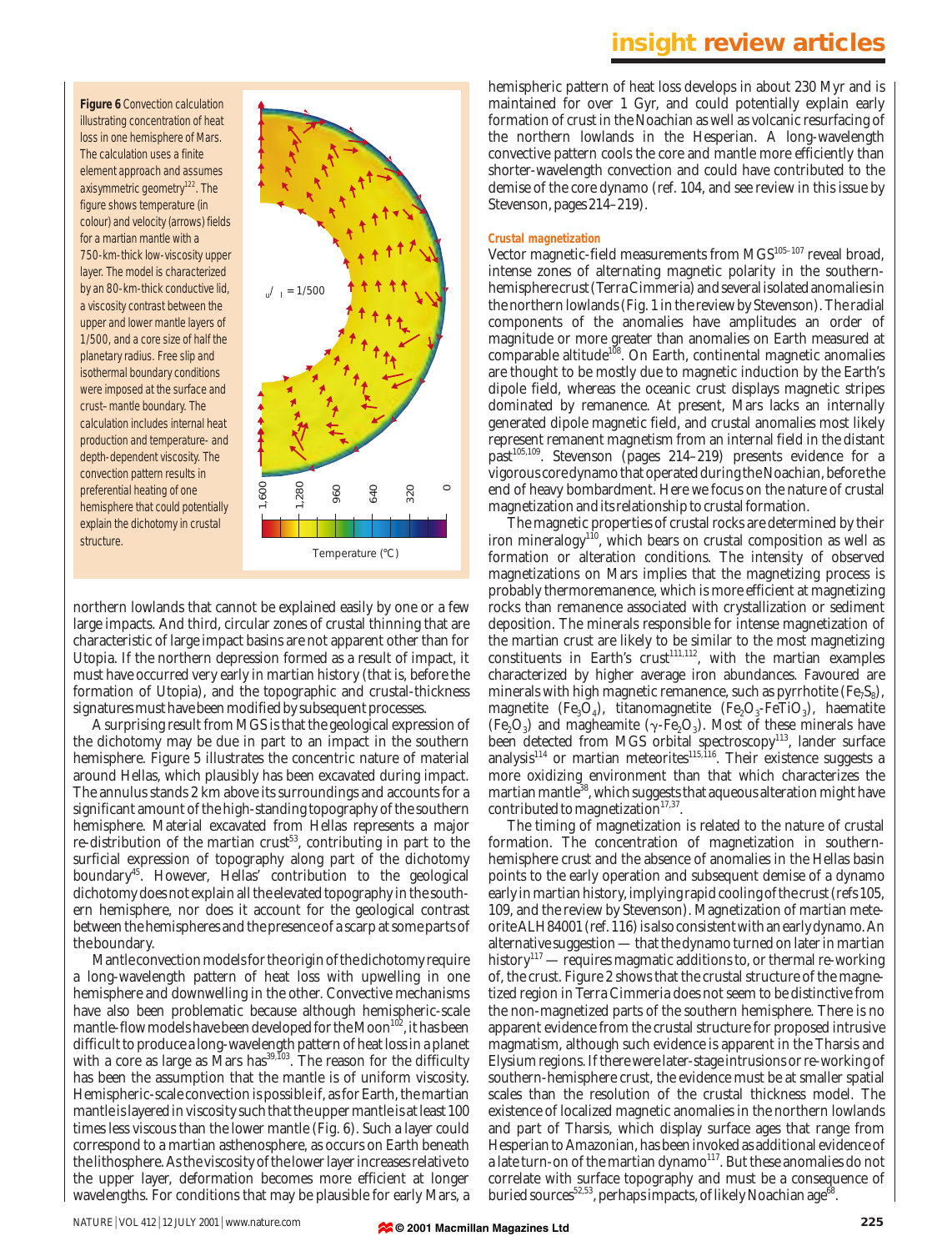On the basis of amplitudes of magnetic anomalies and assuming a magnetic intensity comparable to that of Earth's upper oceanic  $crust<sup>110</sup>$ , the depth of the so-called Curie temperature for magnetization in Terra Cimmeria is the same as the thickness of the elastic lithosphere  $({\sim}30$  km)<sup>53,78</sup>. Thus magnetics, gravity and topography provide similar estimates of the thermal state of the southernhemisphere crust at the time of thermal stabilization.

#### **Formation and evolution of the crust**

Analysis of tungsten isotopes suggests that the martian core formed within the first 30 Myr of Solar System history<sup>118</sup>. The tungsten anomalies, which are controlled by metal-silicate fractionation and thus date core formation, correlate with neodymium anomalies, which are controlled by the formation of silicate magmas, and thus probably date mantle differentiation to form the crust. This correlation argues that core and crust formation were probably close to synchronous. These data also suggest that Mars has not experienced any significant large-scale convective mixing of the mantle or impact re-distribution of the crust since the time of core formation. However, it is difficult to reconcile this latter result with the evidence for a rapidly cooling (and therefore dynamically mixing) early mantle.

It has been suggested that, like the Earth's moon, primordial Mars was characterized by a 'magma ocean'<sup>119</sup> that cooled to form the crust. But although limited possible evidence has been cited on the basis of isotopic signatures of the shergottites<sup>120</sup>, surface geochemical evidence for such a phenomenon has not yet been identified. If Mars exhibited an early period of pervasive shallow melting, the thermal and compositional layering that would have resulted could have suppressed convective cooling of the mantle. It might also have allowed conductive cooling to significantly reduce temperatures at the base of the crust, allowing variations in crustal thickness to be preserved for a longer time.

#### **Unsolved questions**

Analyses of martian meteorites and the wealth of orbital data from MGS have greatly aided our understanding of the chemistry and structure of the martian crust and mantle, but many fundamental questions remain. What was the mechanism of crustal formation, and how is it related to planetary differentiation and the formation of the crustal dichotomy? Did the crust form with a structure similar to that currently observed, or did it develop more uniformly and evolve to the present configuration? How is the mantle stratified in mineralogy and viscosity? What is the temporal evolution of mantle dynamics and why did the planet cool so fast so early? Is there a causal relationship between Tharsis and the hemispheric dichotomy? What is the nature of highly magnetized crustal materials? Where are the carbonate and sulphate deposits that were expected to have formed in Mars' earlier, wetter environment? And what was the inventory and role of water in the geophysical, geological and climatological evolution of Mars? Progress on these questions can be attained by a well-balanced programme of theoretical and experimental investigations (see article in this issue by Carr and Garvin, pages 250–253), spacecraft exploration that includes orbiters, low-altitude platforms and *in situ* observations, and analysis of samples of the martian crust returned to Earth. ■

1. Sleep, N. H. Martian plate tectonics. *J. Geophys. Res.* **99,** 5639–5655 (1994).

- 2. Bell, J. F. I. *et al.* Near-infrared imaging of Mars from HST: surface reflectance, photometric properties, and implications for MOLA data. *Icarus* **138,** 25–35 (1999).
- 3. Soderblom, L. A. in *Mars*(eds Kieffer, H. H., Jakosky, B. M., Snyder, C. W. & Matthews, M. S.) 557–593 (Univ. Arizona Press, Tucson, 1992).
- 4. Mustard, J. F. *et al.* The surface of Syrtis Major: composition of the volcanic substrate and mixing with altered dust and soil. *J. Geophys. Res.* **98,** 3387–3400 (1993).
- 5. Mustard, J. F. & Sunshine, J. M. Seeing through the dust: Martian crustal heterogeneity and links to the SNC meteorites. *Science* **267,** 1623–1626 (1995).
- 6. Bandfield, J. L., Hamilton, V. E. & Christensen, P. R. A global view of Martian surface composition from MGS-TES. *Science* **287,** 1626–1630 (2000).
- 7. McSween, H. Y. *et al.* Chemical, multispectral, and textural constraints on the composition and origin of rocks at the Mars Pathfinder site. *J. Geophys. Res.* **104,** 8679–8715 (1999).
- 8. McSween, H. Y. Jr SNC meteorites: clues to Martian petrologic evolution? *Rev. Geophys.* **23,**

391–416 (1985).

- 9. McSween, H. Y. Jr What have we learned about Mars from SNC meteorites? *Meteoritics* **29,** 757–779 (1994).
- 10. Sherman, D. M., Burns, R. G. & Burns, V., M. Spectral characteristics of the iron oxides with application to the Martian bright region mineralogy. *J. Geophys. Res.* **87,** 10169–10180 (1982).
- 11. Bell, J. F. in *Mineral Spectroscopy: A Tribute to Roger G. Burns*(eds Dyan, M. D., McCammon, C. & Schaefer, M. W.) (Geol. Soc. Spec. Pub. 5) 359–380 (Geol. Soc., Boulder, 1996).
- 12. Fanale, F. P., Postawko, S. E., Pollack, J. B., Carr, M. H. & Pepin, R. O. in *Mars*(eds Kieffer, H. H., Jakosky, B. M., Snyder, C. W. & Matthews, M. S.) 1135–1179 (Univ. Arizona Press, Tucson, 1992).
- 13. Morris, R. V. *et al.* Mineralogy, composition, and alteration of Mars Pathfinder rocks and soils: evidence from multispectral, elemental, and magnetic data on terrestrial analogue, SNC meteorite, and Pathfinder samples. *J. Geophys. Res.* **105,** 1757–1817 (2000).
- 14. Christensen, P. C., Bandfield, J. L., Smith, M. D., Hamilton, V. E. & Clark, R. N. Identification of a basaltic component of the Martian surface from Thermal Emission Spectrometer data. *J. Geophys. Res.* **105,** 9609–9621 (2000).
- 15. Christensen, P. R. *et al.* The Mars Global Surveyor Thermal Emission Spectrometer experiment: investigation description and surface science. *J. Geophys. Res.*(in the press).
- 16. Minitti, M. E. & Rutherford, M. J. Genesis of the Mars Pathfinder "sulfur-free" rock from SNC parental liquids. *Geochim. Cosmochim. Acta* **64,** 2535–2547 (2000).
- 17. McSween, H. Y. Jr *et al.* Geochemical evidence for magmatic water within Mars from pyroxenes in the Shergotty meteorite. *Nature* **409,** 487–490 (2001).
- 18. Noble, S. K. & Pieters, C. M. Type 2 terrain: compositional constraints on the Martian lowlands. Lunar Planet. Sci. Conf. XXXII, Abstr. 1230 <http://www.lpi.usra.edu/meetings/lpsc2001/pdf/ 1230.pdf> (2001).
- 19. Jagoutz, E. Chronology of SNC meteorites. *Space Sci. Rev.* **56,** 13–22 (1991).
- 20. Chen, J. H. & Wasserburg, G. J. Formation ages and evolution of Shergotty and its parent planet from U-Th-Pb systematics. *Geochim. Cosmochim. Acta* **50,** 955–968 (1986).
- 21. Borg, L. E., Nyquist, L. E., Taylor, L. A., Weisman, H. & Shih, C.-Y. Constraints on Martian differentiation processes from Rb-Sr and Sm-Nd isotopic analyses of the basaltic shergottite QUE94201. *Geochim. Cosmochim. Acta* **61,** 4915–4931 (1997).
- 22. Bogard, D. D. & Johnson, P. Noble gases in the antarctic meteorite. *Science* **221,** 651–654 (1983).
- 23. Bogard, D. D., Nyquist, L. E. & Johnson, P. Noble gas contents of shergottites and implications for
- the Martian origin of SNC meteorites. *Geochim. Cosmochim. Acta* **48,** 1723–1739 (1984). 24. Swindle, T. D., Caffee, M. W. & Hohenberg, C. M. Xenon and other noble gases in shergottites. *Geochim. Cosmochim. Acta* **50,** 1001–1015 (1986).
- 25. Wiens, R. C., Becker, R. H. & Pepin, R. O. The case for a martian origin of the shergottites. II. Trapped and indigenous gas components in EETA79001 glass. *Earth Planet. Sci. Lett.* **77,** 149–158 (1986).
- 26. McKay, D. S. *et al.* Search for past life on Mars: possible relic biogenic activity in Martian meteorite ALH84001. *Science* **273,** 924–930 (1996).
- 27. Mittlefeldt, D. W. ALH84001, a cumulate orthopyroxenite member of the martian meteorite clan. *Meteoritics* **29,** 214–221 (1994).
- 28. Ash, R. D., Knott, S. F. & Turner, G. A 4-Gyr shock age for a martian meteorite and implications for the cratering history of Mars. *Nature* **380,** 57–59 (1996).
- 29. Treiman, A. H. A petrographic history of Martian meteorite ALH84001: two shocks and an ancient age. *Meteoritics* **30,** 294–302 (1995).
- 30. Treiman, A. H. The history of Allan Hills 84001 revised: multiple shock events. *Meteoritics Planet. Sci.* **33,** 753–764 (1998).
- 31. Wood, J. A. *et al.* in *Basaltic Volcanism on the Terrestrial Planets*(eds McGetchin, T. R., Pepin, R. O. & Phillips, R. J.) 634–699 (Pergamon, New York, 1981).
- 32. Bills, B. G. Geodetic constraints on the composition of Mars. *J. Geophys. Res.* **95,** 14131–14136  $(1990)$
- 33. Folkner, W. M., Yoder, C. F., Yuan, D. N., Standish, E. M. & Preston, R. A. Interior structure and seasonal mass redistribution of Mars from radio tracking of Mars Pathfinder. *Science* **278,** 1749–1752 (1997).
- 34. Dreibus, G. & Wanke, H. Mars: a volatile-rich planet. *Meteoritics* **20,** 367–382 (1985).
- 35. Longhi, J., Knittle, E., Holloway, J. R. & Wanke, H. in *Mars*(eds Kieffer, H. H., Jakosky, B. M., Snyder, C. W. & Matthews, M. S.) 184–208 (Univ. Arizona Press, Tucson, 1992).
- 36. Bertka, C. M. & Fei, Y. Implications of Mars Pathfinder data for the accretion history of the terrestrial planets. *Science* **281,** 1838–1840 (1998).
- 37. Wadhwa, M. Redox state of Mars' upper mantle and crust from Eu anomalies in shergottite pyroxenes. *Science* **291,** 1527–1530 (2001).
- 38. Wanke, H. & Dreibus, G. Chemical composition and accretion history of the terrestrial planets. *Phil. Trans. R. Soc. Lond. A* **325,** 545–557 (1988).
- 39. Schubert, G. & Spohn, T. Thermal history of Mars and the sulfur content of its core. *J. Geophys. Res.* **95,** 14095–14104 (1990).
- 40. Tanaka, K. L., Scott, D. H. & Greeley, R. in *Mars*(eds Kieffer, H. H., Jakosky, B. M., Snyder, C. W. & Matthews, M. S.) 345–382 (Univ. Arizona Press, Tucson, 1992).
- 41. Solomon, S. C. *et al.* What happened when on Mars? Some insights into the timing of major events from Mars Global Surveyor data. *EOS Trans. Am. Geophys. Union* P31A-06 (2001).
- 42. Mutch, T. A., Arvidson, R. E., Head, J. W., Jones, K. L. & Saunders, R. S. *The Geology of Mars* (Princeton Univ. Press, Princeton, 1976).
- 43. Carr, M. H. *The Surface of Mars*(Yale Univ. Press, New Haven, 1981).
- 44. Smith, D. E. & Zuber, M. T. The shape of Mars and the topographic signature of the hemispheric dichotomy. *Science* **271,** 184–188 (1996).
- 45. Smith, D. E. *et al.* The global topography of Mars and implications for surface evolution. *Science* **284,** 1495–1503 (1999).
- 46. Scott, D. H. & Tanaka, K. L. Geologic map of the western equatorial region of Mars. US Geol. Survey Map I-1802-A (1986).
- 47. Greeley, R. & Guest, J. E. Geologic map of the eastern equatorial region of Mars. US Geol. Survey Map I-1802-B (1987).
- 48. Sharp, R. P., Soderblom, L. A., Murray, B. C. & Cutts, J. A. The surface of Mars 2. Uncratered terrains. *J. Geophys. Res.* **76,** 331–342 (1971).
- 49. Sharp, R. P. Mars: fretted and chaotic terrains. *J. Geophys. Res.* **78,** 4073–4083 (1973).
- 50. Frey, H., Sakimoto, S. E. & Roark, J. The MOLA topographic signature at the crustal dichotomy boundary. *Geophys. Res. Lett.* **25,** 4409–4412 (1998).